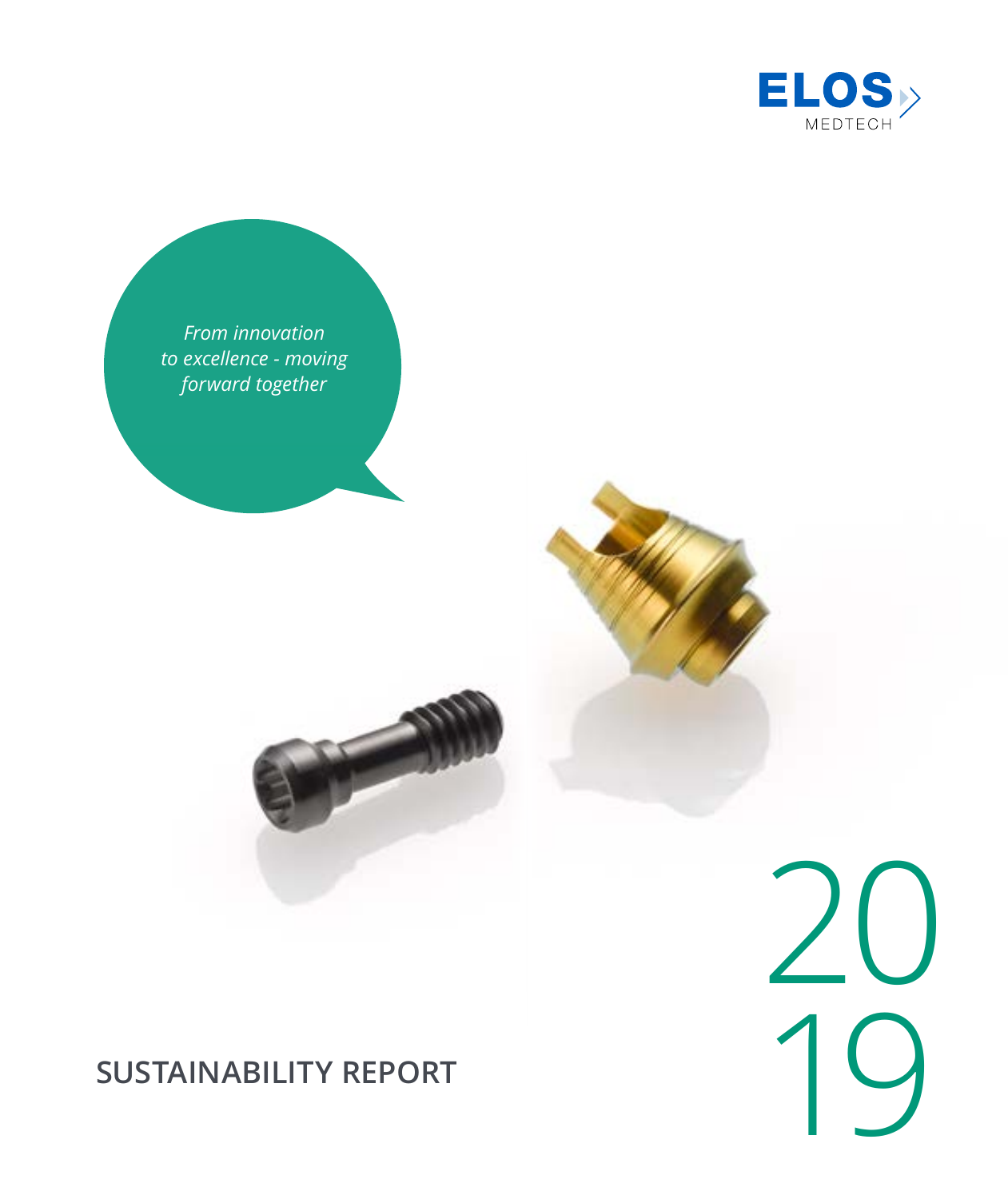### **CONTENTS**

| The Year in Brief             | 1  |
|-------------------------------|----|
| This is Elos Medtech          | 3  |
| Objectives and Strategy       | 4  |
| <b>Sustainability Risks</b>   | 6  |
| Stakeholder Dialogue          | 7  |
| <b>Materiality Assessment</b> | 8  |
| Auditor's Report              | 9  |
| Elos Medtech Cares            | 10 |
| <b>Care for Our Business</b>  | 12 |
| Care for Our People           | 14 |
| Care for Our Responsibilities | 16 |
| Index                         | 18 |

### **ABOUT THE SUSTAINABILITY REPORT**

This statutory sustainability report has been approved by Elos Medtech's Board of Directors in accordance with the Swedish Annual Accounts Act and is separate from Elos Medtech's annual report. The sustainability report for 2019 pertains to the entire Group, unless otherwise stated.

The auditor's report on the statutory sustainability report can be found on page 9. Please refer to the inside cover for further information.

# Renewable energy 61%

# Significant Sustainability **Highlights**



Elos Medtech's business model can be found on page 3 and its sustaina bility risks on page 6. Detailed infor mation regarding Elos Medtechs per formance in environmental, social & compliance-related aspects can be found on pages 18-21.

From energy consumption to maintain production and facilities From transportation of materials, products, and scrap From employees travelling

- Net sales amounted to MSEK 689.4, a sales growth of 6.9%
- Operating profit amounted to MSEK 65.3, an increase in the operating margin to 9.5%
- All employees have undergone training in compliance and our values
- 80 new hires, of whom 27 were women and 53 men
- Water consumption decreased by 36% Significant reduction of scrap rate
- 
- Reduction in energy and greenhouse gas intensity
- Modernized the Timmersdala site together with the workforce

Share of investment budget spent on projects improving our environ mental performance.

# 5.4%

### CEO COMMENTS: ELOS MEDTECH CARES



>> Care is a strategic concept as we aim at fulfilling our sustainabil ity goals within our focus areas: Care for our Business, Care for our People, and Care for our Responsibility.

During the year, we achieved our goal of a scrap rate below 5 per cent. We have also succeeded in reducing energy consumption and we investigate using renewable energy where possible. Our sustainability work in China took a step forward in 2019. A new water purification system was put into full operation, resulting in sig nificantly reduced water consumption.

We continued to work on anchor -

**CO 2 Emissions** CO2 Emissions



ing vision and core values inter nally. This journey will gain further momentum in 2020 with priority on our most important resource – our employees. While the completion of our new site in Memphis and the validation of machines for new customer projects have required significant input of labor, we expect it to be fully operational in the second half of 2020. To meet market demand for our contract manufacturing services in Life Science and our polymer business, we have initi ated an expansion of our site in Skara.

CEO Jan Wahlström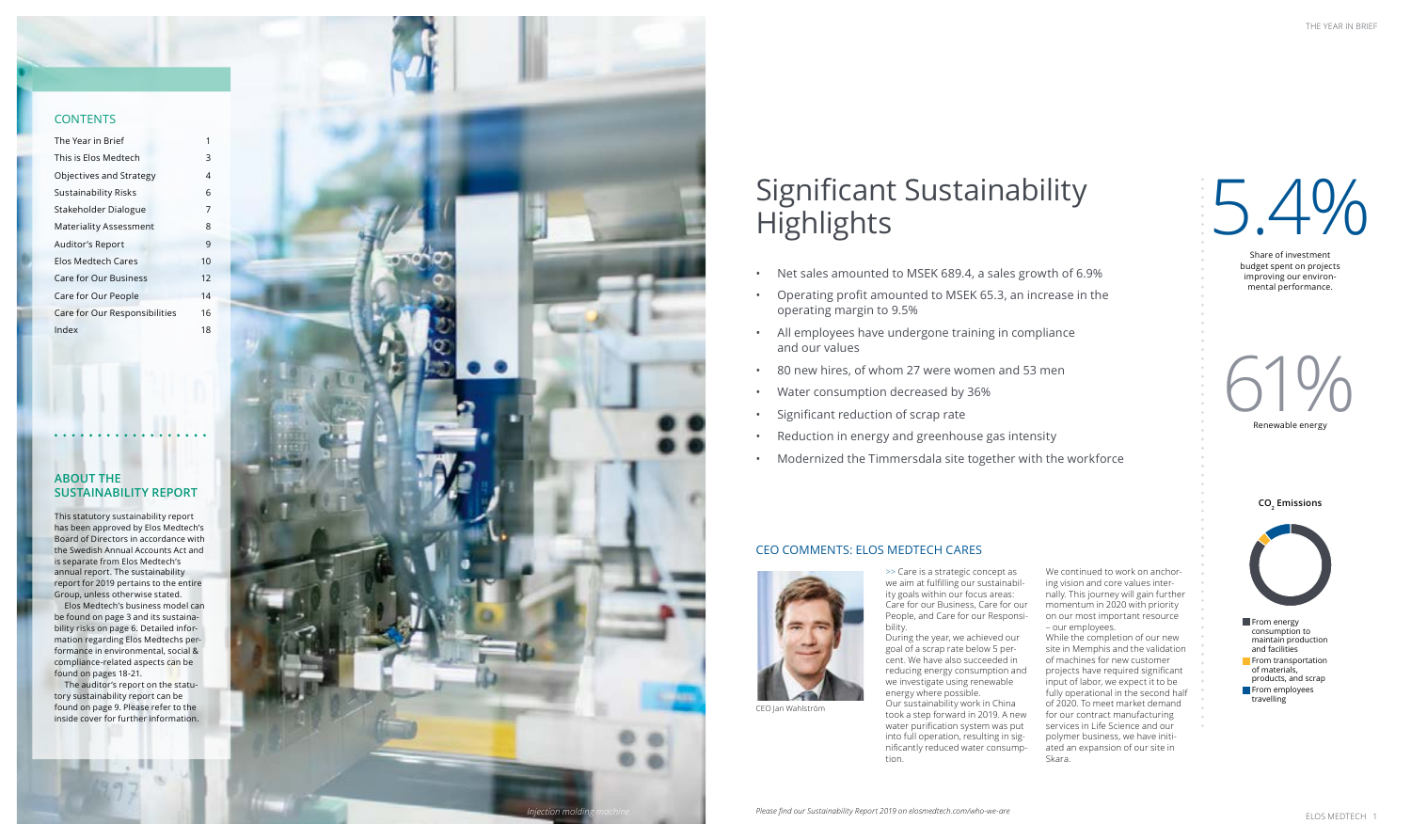# **THIS IS ELOS MEDTECH**

Developing and manufacturing medical devices comes with great responsi bility. Patients trust the tools to treat them, and the designers of those tools put their trust in us. We earn that trust by focusing on what we do better than anyone else.

State of the art equipment, capabilities, and processes set Elos Medtech apart, but the more important difference is our people. At every level we thrive on new challenges, we always look for ways to add value, and we col laborate seamlessly with each other and with our customers.

### **Value Creation by Complete Performance™**

Elos Medtech's business model is based on great experience and attained expertise in medical technology. With indepth knowledge in technical innovation and contract manufacturing, combined with the experience of developing our own products, we create added value for our customers. Our aim is to increase quality of life worldwide in partnership with our customers. We also create value through a safe and stable workplace, where employees are encouraged in personal development. Investments are continuously made in technology and competencies to ensure future competitiveness.

Elos Medtech believe that we have a responsibility to care for and protect the environment in which we operate. We are fully committed to improving environmental performance across all of our business activities, and will encourage our business partners to join us in this effort. Elos Medtech recognizes our key impacts related to waste generation, emissions to air & water, transport, as well as use of energy, raw material and water. We will strive to:

### **ELOS MEDTECH'S SUSTAINABILITY GOALS 2020**

- **• Improve evaluation regarding sustainability of our critical suppliers**
- **• Secure sustainable investments corre sponding to at least 5 percent of the agreed investment spend and aim for/to decrease in our environmental footprint**
- **• Increase the response rate to 80 percent in the Employee Engagement Survey**
- **• Increase awareness by internal campaigns on how to live more sustainable**
- **• Compensate our CO 2 footprint through certif icates where a change to renewable energy is not possible. Goal: reach Scandinavian level or less at all sites**
- **• Reduce scrap rate to 2.8 percent or below end of 2020**
- **• Report water consump tion on a regular basis in water stressed areas and set a goal**

**of total investments were related to sustainability** 



### **Environmental Policy**

- Meet and exceed all applicable environmental legislative requirements
- Minimize waste through careful and efficient use of all materials and energy • Measure our business/operations impact on the environment and set targets for
- continuous improvement
- Train employees in good environmental practice and encourage employee involve ment in environmental action

Elos Medtech Management is responsible for the environmental work.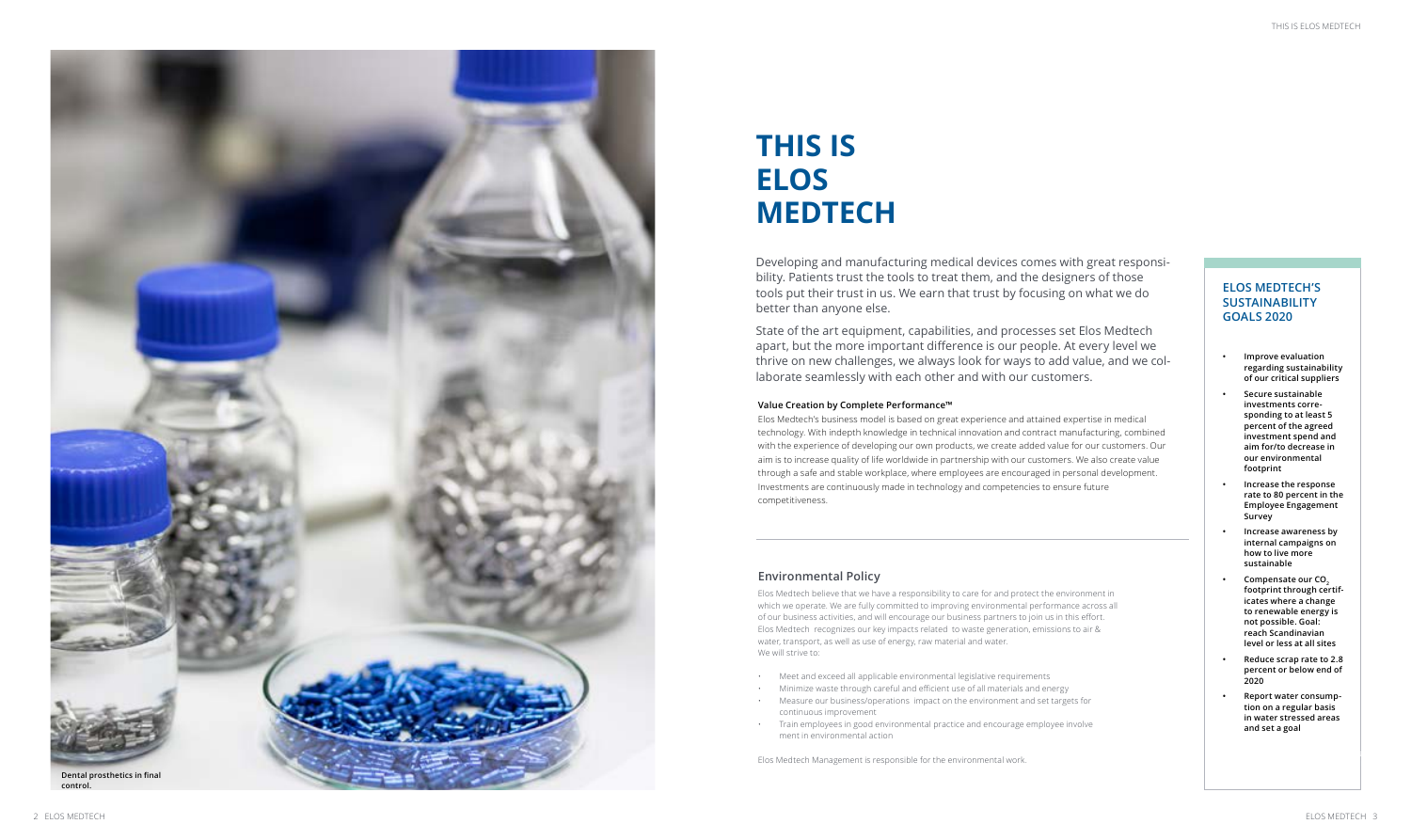- 
- Value-based culture • Build engagement by
- 
- empowering and
- involving people

### Financial Longterm Goals **Sustainability Goals 2019**



**INNOVATION** • Foster a culture of innovation **OPERATIONAL EXCELL-ENCE AND CONTINOUS IMPROVEMENTS** • Specialization • "Best in class"

**SALES GROWTH** • Customer partnership

**A GROUP**

**Vision:** Transforming medical technology and advancing quality of life worldwide.

### Strategic Focus Areas

|                                | Goal  | 2019  |
|--------------------------------|-------|-------|
| Organic growth rate, %         | >10   | 69    |
| EBIT, %                        | >13   | 9.5   |
| Share of own products, %       | >13   | 99    |
| Sales incl. acquisitions, MSEK | 1,000 | 689.4 |

|                                                                                                                                          | 2019 |
|------------------------------------------------------------------------------------------------------------------------------------------|------|
| Inform all critical suppliers about our Code of<br>Conduct                                                                               |      |
| Secure sustainable investments corresponding to<br>at least 5 percent of the agreed investment budget                                    |      |
| Increase the response rate to 80% in the Employee<br><b>Engagement Survey</b>                                                            |      |
| Up to 10 employees will be given the opportunity to<br>spend at minimum 1 month on another site/<br>country                              |      |
| Investigate opportunities to reduce energy con-<br>sumption in relative terms and to increase aware-<br>ness and use of renewable energy |      |
| Achieve a scrap rate of 5 percent during 2019                                                                                            |      |
| Completed                                                                                                                                |      |

# Objectives and Strategy

**Mission:** In partnership with our customers, we provide sustainable, innovative products and supply solutions for the global medical device market. Building profitable, long-term partnerships and striving for excellence in everything we do, our goal is to help people to live rich, active and fulfilling lives.

Our strategy is based on an increased focus on selected markets and a greater degree of specialization and expertise in our competence areas. Through a stronger offering, we achieve our strategic goals of a more direct positioning and continued increased profitable growth.

> **Value based culture:** Our culture is value-based, customercentric, process-oriented, and results-driven. Our three core values serve as a compass for what we collectively believe in and continuously guide our work and behaviors.

- *Passionate*. We are committed, determined and dedicated. With a positive attitude, we drive our development forward and find solutions.
- *Trustworthy*. We are open and honest. We take responsibility for our actions and products and keep our promises.
- *Result-oriented*. By taking initiative and wanting to win, we achieve the targets that create trust and value for patients and customers.



### Strategic Objectives Strategy **Build a Leading FOCUS & SPECIALIZATION Global Group in the Medical**   $\ldots$  . **POSITIONING Strengthen Our Offering and Expertise**  $\ldots$  . **Double Digit Growth GROWTH**  $\ldots$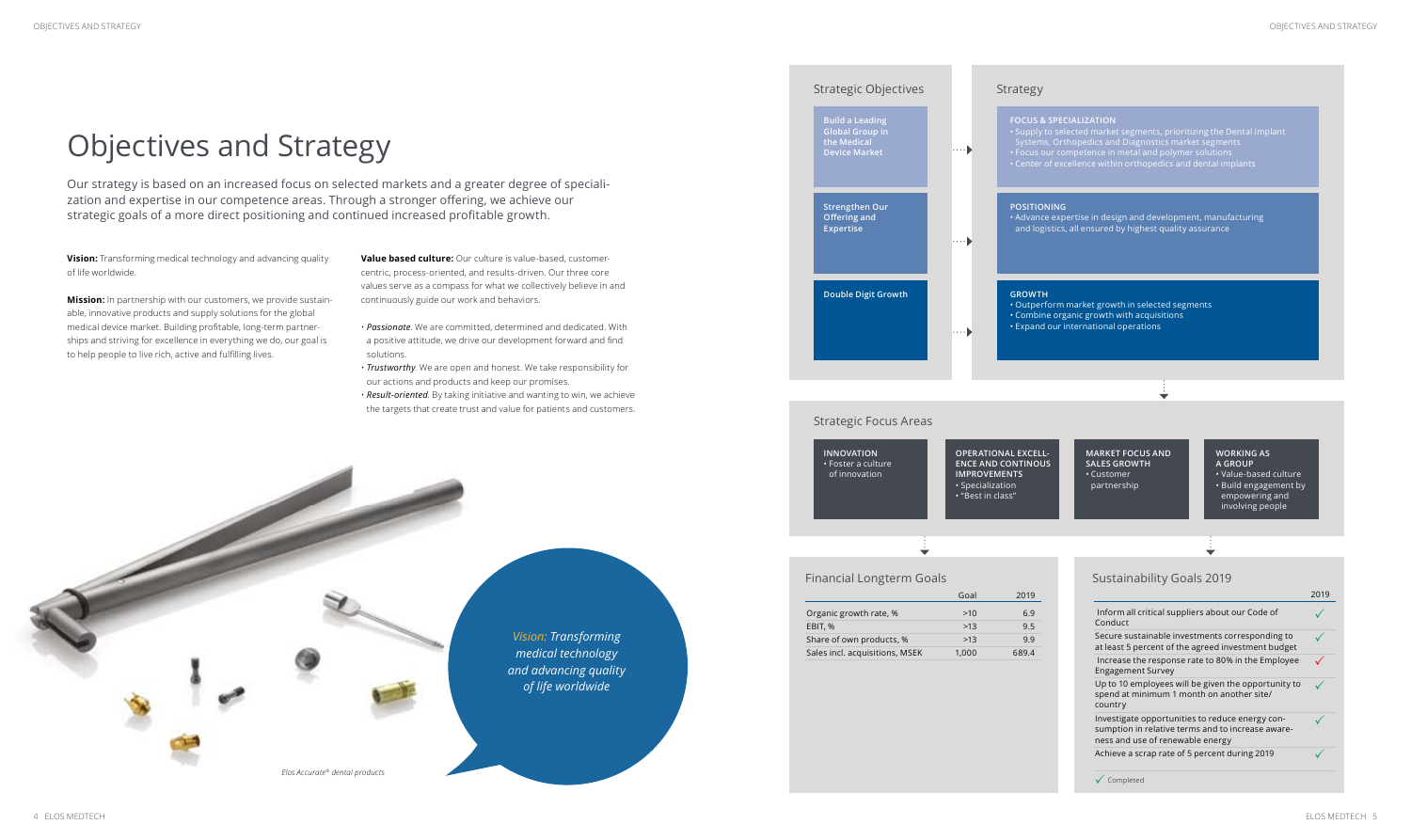# Stakeholder Dialogue

Elos Medtech maintains a dialogue with key stakeholders. The key stakeholders are: employees, board and owners, customers, suppliers, society, in general and schools and universities (future employees).

In early 2017, Elos Medtech's Sustainability Project Group held meetings to plan how the dialogue with the various stakeholder groups should be conducted going forward. During 2019, Elos Medtech has continued to uphold an ongoing dialogue

with its stakeholders through different channels.

The aim is to build long-term relationships, increase understanding of what is important for stakeholders and continually improve the company's sustainability efforts.

|                                                                                                                                                                                      | <b>Stakeholder Expectations</b>                                                                                                                                                                                                       |
|--------------------------------------------------------------------------------------------------------------------------------------------------------------------------------------|---------------------------------------------------------------------------------------------------------------------------------------------------------------------------------------------------------------------------------------|
| Workplace meetings<br>Town hall meeting<br>Employee surveys<br>Performance reviews<br>Safe workplace coordinating councils (SAM)<br>Management meetings Business risk analysis, SWOT | Competence development (training and education)<br>Customer satisfaction<br>Environmental engagement<br>Leadership - strategy (strategic platform)<br>Ethics and compliance                                                           |
| Board meetings<br>Personnel surveys - interviews<br>Annual general meeting<br>Business risk assessment                                                                               | Sustainability reporting - environmental engagement<br>Strategic platform<br>Policies - Code of Conduct<br>Ethics and compliance<br>Human rights<br>Long-term profitability<br>Customer satisfaction (sustainable customer solutions) |
| <b>Business reviews</b><br>Conferences - exhibitions<br>Customer surveys<br>Audits                                                                                                   | Product quality and safety<br>Compliance - quality management<br>Business continuity plan<br>Supplier management<br>Product performance and excellence<br>Market presence                                                             |
| Audits<br>Qualification questionnaires                                                                                                                                               | Business continuity plan<br>Environmental engagement                                                                                                                                                                                  |
| Local communities - study visits                                                                                                                                                     | Human rights<br>Investments for sustainable solutions<br>Environmental engagement                                                                                                                                                     |
| Meetings<br>Networking<br>Study visits - lectures<br>University teacher at local apprenticeship                                                                                      | Sponsoring of local education programs<br>Career opportunities<br>Diversity<br>Sustainability reporting                                                                                                                               |
|                                                                                                                                                                                      |                                                                                                                                                                                                                                       |

By engaging in stakeholder dialogues, Elos Medtech aims to create value for its stakeholders.

*Elos Accurate® Hybrid Base for the digital dentistry workflow*



# Sustainability Risks

As a global company offering medical devices to many leading medical companies, we constantly have to manage our risk exposure. We do this by continuously assessing and managing the risks in our operations. This year we have once again reviewed the risks relating to sustainability, and we conclude that there have been no substantial changes during 2019.

Elos Medtech's risk management program is an essential element of our strategic planning. Overall, the goal of our risk management program is to take a proactive and structured approach to manage negative outcomes, respond to them if they occur, and identify potential opportunities that may be hidden in the situation.

We continuously evaluate current risks and their control measures to ensure that we are prepared to adequately manage upcoming risks. Management of these areas is covered in established procedures, at business reviews and management meetings.

Potential sources of risk include the following: commercial relationships and obligations, legal expectations and liabilities, technological innovations and disruption, political changes and trends, natural events and forces, environmental impact, human error and deficiencies. However, based on the materiality assesment Elos Medtech has concluded four areas with the greatest sustainability risks connected to our business activities:

### *Environment*

Our environmental risks are related to material consumption/scrapping of raw materials, waste water generation, energy consumption and greenhouse gas emissions from transportation.

All business units running production comply with applicable environmental protection legislation. Environmental issues and risks are considered alongside all our

business decisions, from new product design and development, to manufacturing and distribution. The environmental impact assessment has been completed and identified.

### *Employees*

Risks to employee health and safety is primarily related to the working environment in our production facilities.

Our preventive health and safety measures are executed through a systematic approach. We identify risks and the causes of incidents and accidents and take appropriate action through technical improvements and training. Formal safety committees are in place at all operating units, covering all employees. Regular safety inspections and safety and fire prevention trainingsessions are conducted at all operating units.

Motivated and competent employees are a crucial factor for Elos Medtech to reach our goals and we therefore consider this as a risk. We regularly arrange trainingsessions and annual performance reviews to unlock our employees' potential.

### *Human Rights*

The risk of infringement of human rights at the Group's companies could damage both the Group's reputation and its business operations.

All operations have been assessed for human rights where policies, procedures and performance have been considered.

Regular business reviews are conducted with each business center by the CEO and CFO, who physically visits the centers several times a year and monitors procedures ensuring that aspects of human rights and performance are accordingly followed up.

### *Social Aspects*

The risk related to social aspects varies between our business centres, as well as the underlying factors.

 Internal audits of financial subjects (wages, employees' benefits etc.), as well as social subjects (working conditions, emergency preparedness etc.) are performed at regular intervals.

Diversity is an important competitive advantage in the global environment in which we are active. Elos Medtech strives to establish a business with extensive expertise and experience in creating an organization that develops the company towards our strategic goals. We describe how we handle diversity, in the Code of Conduct.

### *Anti-corruption*

There are no known cases of any corruption or bribes during 2019.

Assessments of risks related to corruption and anti-competitive behavior are performed yearly. The risk assessment performed in 2019 showed no material risks related to corruption or anti-competitive behavior. Therefore, Elos Medtech does not deem corruption to constitute a material sustainability aspect.

### SUSTAINABILITY RISKS STAKEHOLDER DIALOGUE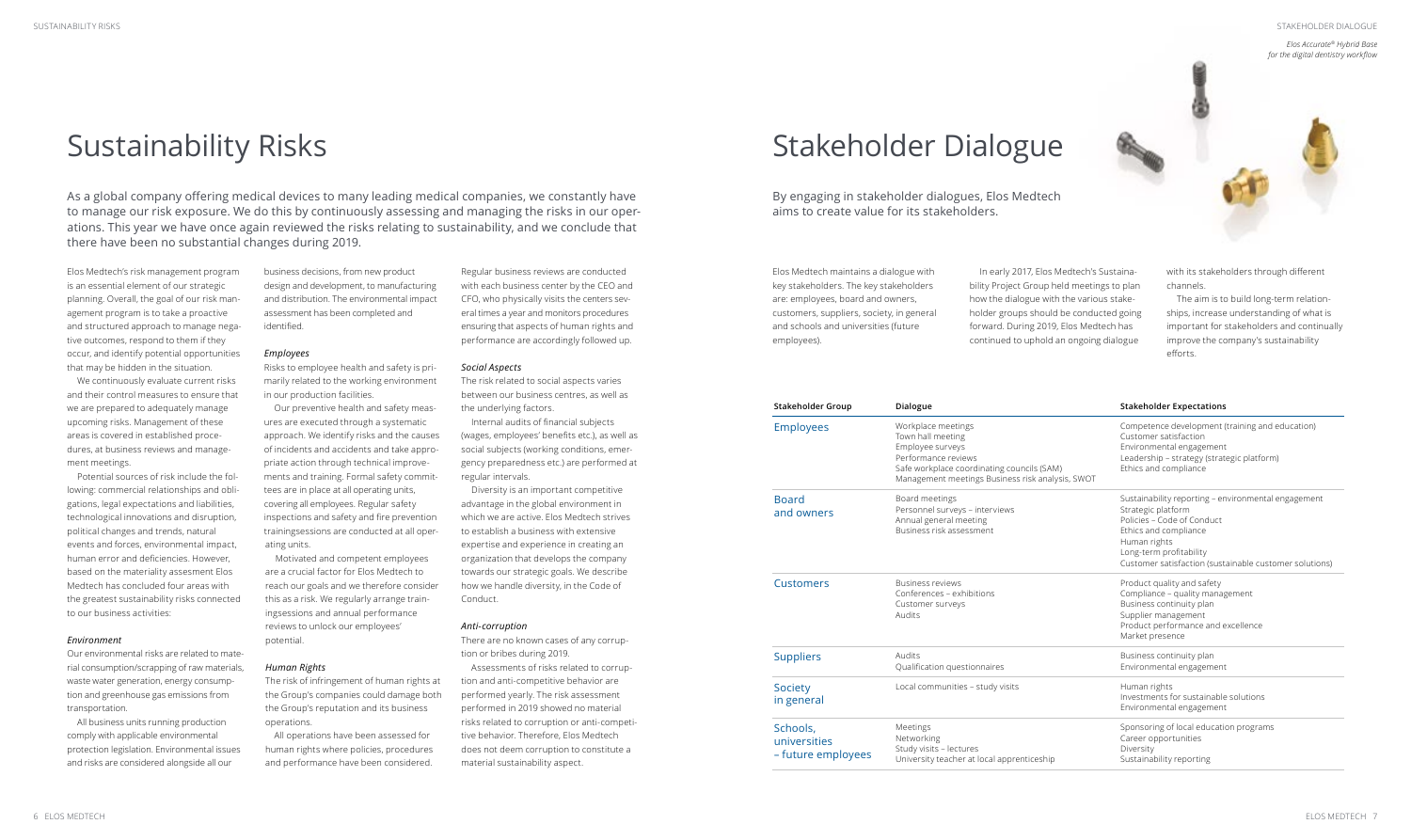# About the Sustainability Report

This is Elos Medtech's second sustainability report. It has been prepared in accordance with the stipulations in the Swedish Annual Accounts Act referring to sustainability reporting. This sustainability report also references GRI 103: Management Approach 2016. ISO 26000 offers guidance and recommendations on how to structure, evaluate, and improve social responsibility, including stakeholder relationships, and community impacts. We welcome your feedback on our report! Should you have any

In conjunction with the GRI Standard, we have applied the ISO 26000 guidance standard which provides a practical set of tools to measure and report on our social responsibility issues and practices.

questions or comments, please contact Malin Gustavsson, Group Marketing Director, malin.gustavsson@elosmedtech.com.

### **Engagement and responsibility**

It is the board of directors who is responsible for the statutory sustainability report for the year 2019 and that it has been prepared in accordance with the Annual Accounts Act.

### **The scope of the audit**

Our examination has been conducted in accordance with FAR's auditing standard RevR 12 The auditor's opinion regarding the statutory sustainability report.

This means that our examination of the statutory sustainability report is substantially different and less in scope than an audit conducted in accordance with International Standards on Auditing and generally accepted auditing standards in Sweden. We believe that

the examination has provided us with sufficient basis for our opinion.

### **Opinion**

A statutory sustainability report has been prepared.

Gothenburg, March 31, 2020 KPMG AB

Johan Kratz Authorised Public Accountant

# Auditor's Report on the Statutory Sustainability Report

**To the general meeting of the shareholders in Elos Medtech AB (publ), corporate identity number 556021-9650**

Gothenburg, March 31, 2020

Yvonne Mårtensson *Chairman of the Board of Directors*

Hanna Ernestam Wilkman *Board member*

Jeppe Magnusson *Board member*

Jon Risfelt *Board member*

Claes Hansson *Board member* Anders Birgersson *Board member*

Jan Wahlström *Chief Executive Officer*

# Materiality Assessment

Elos Medtech has conducted a comprehensive materiality analysis to define our key sustainability aspects. The analysis was based on the conclusions from dialogues, identified external trends, Elos Medtech's strategy, SWOT analyses, risks and oppor-

tunities assessments, as well as sustainability frameworks such as Global Reporting Initiative and the UN Global Compact. The analysis was conducted by our Sustainability Project Group in 2016 and 2017. It is

evaluated annually, and thus an evalutaion has been performed during 2019. The materiality assessment resulted in

a list of eleven material aspects which are presented below, together with an illustration showing where in our value chain the impact occurs.

|                                                                              | <b>Suppliers</b>                                                      | <b>Elos Medtech</b> | <b>Customers and Consumers</b> |
|------------------------------------------------------------------------------|-----------------------------------------------------------------------|---------------------|--------------------------------|
| <b>Care for our Business</b>                                                 |                                                                       |                     |                                |
| <b>Customer satisfaction</b>                                                 |                                                                       |                     |                                |
| Product performance<br>and excellence                                        |                                                                       |                     |                                |
| Investments in sustainable solutions                                         | Could be affected,<br>such as service providers<br>for waste handling |                     |                                |
| Care for our People                                                          |                                                                       |                     |                                |
| <b>Empowering people</b>                                                     |                                                                       |                     |                                |
| Healthy and safe workplace                                                   |                                                                       |                     |                                |
| Promote favorable labor<br>practices and diversity<br>including human rights |                                                                       |                     |                                |
| Care for our Responsibilities                                                |                                                                       |                     |                                |
| <b>Ethics and compliance</b>                                                 |                                                                       |                     |                                |
| <b>Energy management</b>                                                     |                                                                       |                     |                                |
| <b>Emissions to air</b>                                                      |                                                                       |                     |                                |
| Water management                                                             |                                                                       |                     |                                |
| Waste management                                                             |                                                                       |                     |                                |

By conducting a materiality assessment, Elos Medtech has defined its most important sustainability topics.

For more detailed information regarding our sustainability performance, see page 18-20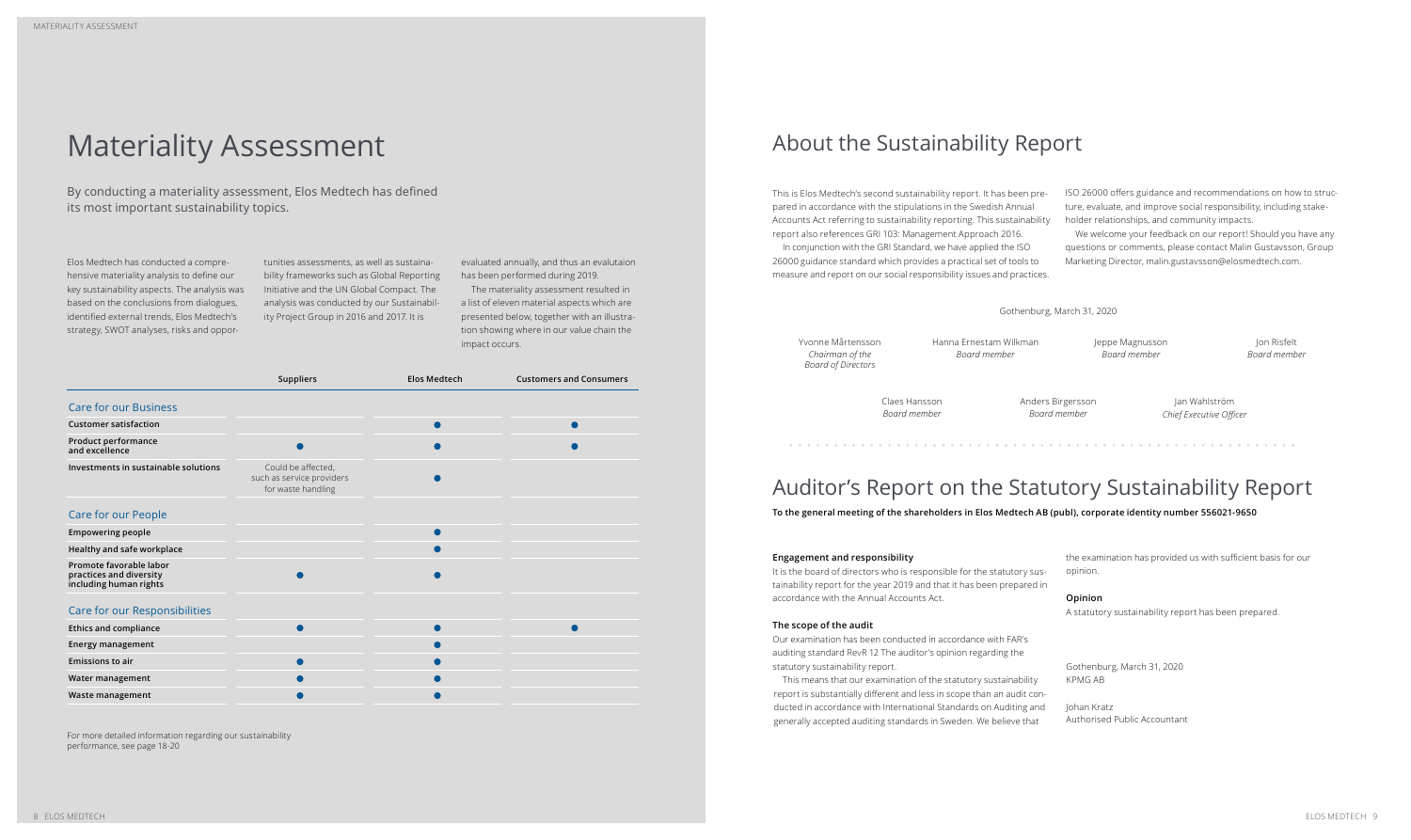CARE<br> *for the Sour employees are our genulovees will go the extra definition >>* **Our employees are our greatest strength, and engaged employees will go the extra mile, learn more and faster, and be more creative. Therefore, providing each member of Elos Med -tech with a safe and supportive working envi ronment that encourages personal and professional development is vital to our success.**

*>>* **Medical devices support people with diseases and inju ries, and product safety and performance are of the utmost importance to our customers, medical profession als, patients, and to Elos Medtech as a trustful partner. We care about delivering products and services of the right quality, in time, and at the right price. We are com mitted to offering innovative, sustainable, and efficient solutions to our customers.**

# CARE FOR OUR<br> **USINESS**<br> **SALLS**<br> **CARE FOR OUR**<br> **CARE FOR OUR**<br> **CARE FOR OURS**<br> **CARE SALLS** CARE FOR OUR **BUSINESS**

# E FOR OUR<br> **SIBILITIES**<br> **SIBILITIES** CARE FOR OUR **RESPONSIBILITIES**

# MEDTECH CARES 11 DS<br>
CARES<br>
22 ELOS MEDTECH<br>
22 ELOS MEDITECH<br>
22 ELOS MEDITECH CARES

Globally, the debate surrounding the challenges of developing a sustainable world is intensifying. We are committed to contributing to a more sustainable development within medical technology, improving the lives of millions of patients. Elos Medtech has identified three focus areas that are critical success factors in our sustainability agenda. We have named these areas our "Care Areas" as this is where our business has the greatest impact, and thus where we have the greatest possibilities to improve the lives of millions of patient

*>>* **We operate in many locations across the world, and our employees represent a vast diversity of cultures and backgrounds. With this comes great responsibility – both locally and globally. Therefore, we strive to make a posi tive contribution to the communities in which we are active, and we aim to minimize our environmental impact.**

## CARE FOR OUR **PEOPLE**

### **MISSION**

**for the global medical device market.**

- **In partnership with our customers, we provide sustainable, innovative products and supply solutions**
- **Building profitable, long-term partner ships and striving for excellence in**
- **everything we do, our goal is to help people to live rich, active and fulfilling lives.**

**Manufacturing of orthopedic plates.**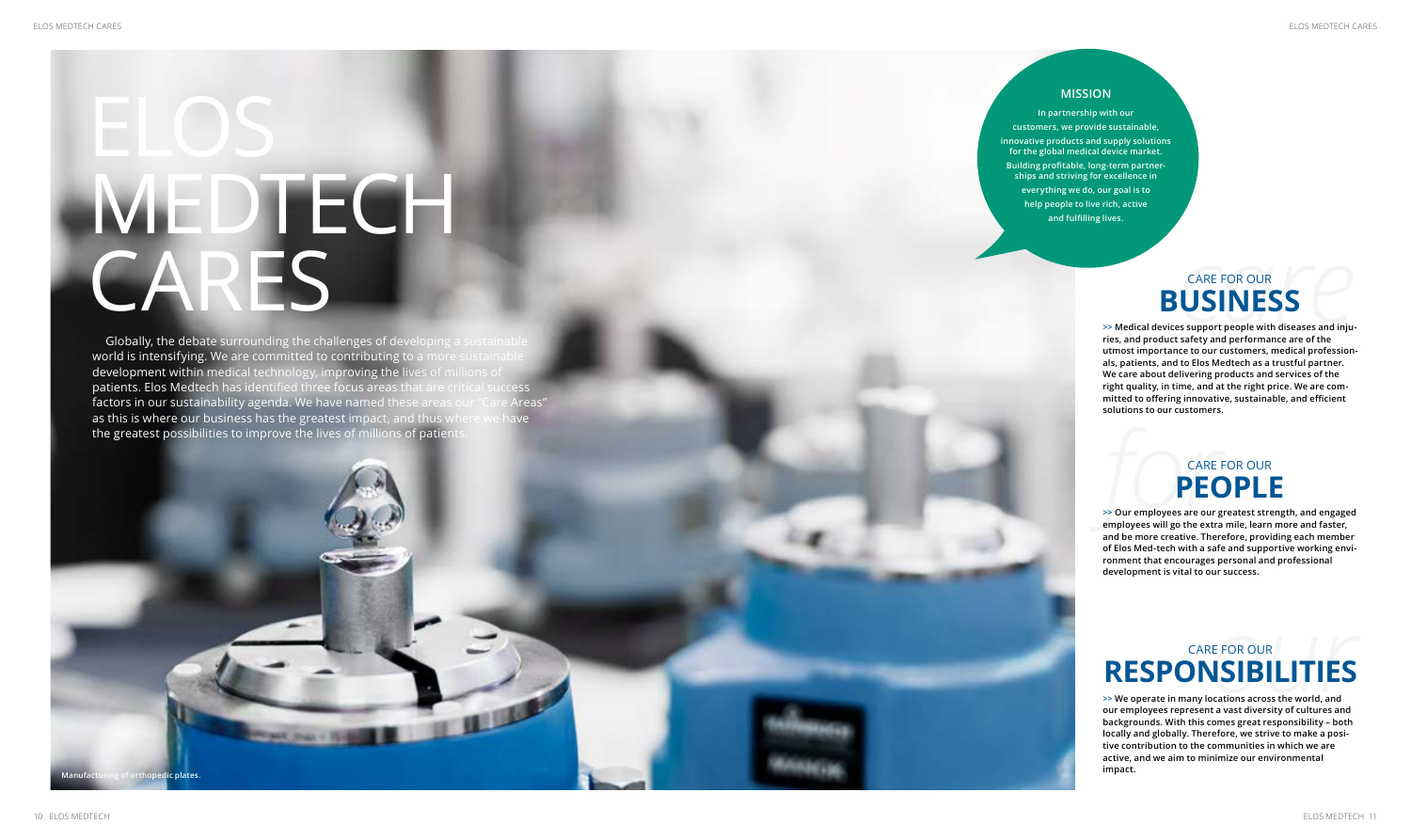Ensuring customer satisfaction and product performance, while also investing in sustainable solutions, is at the core of Elos Medtech's operations.

*>>* Elos Medtech brings together knowledge and expertise to develop and design for manufacturing the best components and products in partnership with our customers. We and our partners are guided by the same mission: to help people live rich, active, and fulfilling lives.

Long-lasting and close relationships with our business partners are central for our business model and a strategic focus area. Collaboration with our customers and other partners has been of great importance for Elos Medtech's growth and success over the decades.

improved resource efficiency. However we want to create an awareness of investments to reduce our environmental footprint, e.g. by reducing energy and water consumption as well as CO<sub>2</sub> emissions.

Our aim is to secure more than 5% of our investments in projects and initiatives that improve our environmental performance. During 2019 we have invested substantially in new buildings, such as the increased production area in Memphis, USA, and the start of the expansion of our site in Skara, Sweden. We have also continuously replaced old equipment by new and more sustainable technology for e.g. lighting and air compression. The majority of our investments could be considered sustainable since they contribute to

# *business* **CARE FOR OUR BUSINESS**

### **From collaboration comes solutions**

Elos Medtech fully collaborates with customers to respond to their challenges efficiently, and customer surveys are conducted on a regular basis. Customer satisfaction is analyzed, and the key account manager is responsible for initiating improvements to ensure satisfied customers. Another highly valued quality is our ability to quickly respond to changes and find solutions, as this allows our customers to optimize their supply chains. Finally, a key aspect of a successful partnership is the value of our expertise in design, production and compliance. Our experience and high competence within design and development, fueled by our collaborative approach, will simplify new product development and reduce time to market.



*our strong product quality and our expertise in* 

### MDR: OUR PORTFOLIO IS A GUARANTE

*>>* In 2020 the new Medical Device Regulation goes live at full effect. Every company that produces or distributes medical devices in Europe has a stricter set of rules to comply with, compared with the old MDD. In order to improve traceability, the MDR contains an EU-broad database containing all medical devices. Also, MDR raises the requirements for clinical data, as well as for the post-market surveillance. Changes brought about by the regulation are significant and require manufactuClassified



*>>* The yearly customer survey initiative has been launched to support our efforts to be perceived as a highly valued strategic partner by our customers. Experience in our specialized areas, our development competence, and our expertise in design for manufacturing are critical in forming our customers' overall view on the partnership with us, which is why this is a prioritized area.

• The survey and the overall partnership score show that our customers are very pleased with us and see us as a trusted business partner in reaching their goals

• Customers acknowledge our strong product quality and our expertise in design and technology

• New customers have an even more positive opinion of the collaboration with us, than existing customers

Our ambition is to increase the partnership score.

### YEARLY CUSTOMER SATISFACTION SURVEY

clean roomrers to take proactive and multilevel decisions on implementation. MDR impacts all areas of the business, including supply chain arrangements, regulatory resources, and processes and marketing.

Elos Medtech have done necessary investments in competencies, capacity and equipment. As a company with both our own products as well as being an establish CDMO, we are well prepared.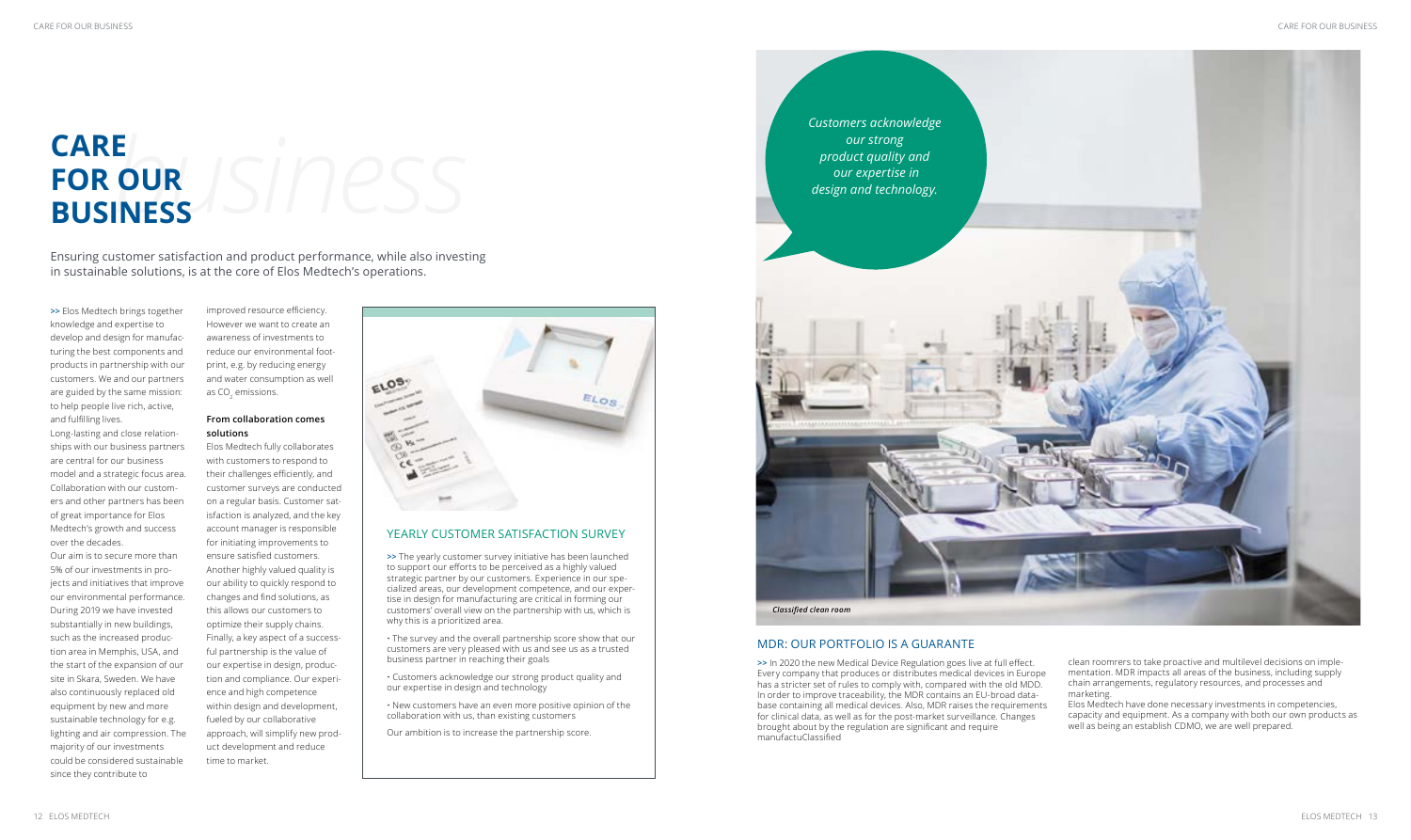Our eemployees' engagement and dedication are essential for our competitive edge. We strive to provide an attractive and safe workplace.

**>>** Our company culture is based on a set of strong, shared core values: passionate, trustworthy, and result-oriented. These values guide us in our daily business and create unity across our global sites..

### **Empowering people**

All Elos Medtech's employees should have good opportunities to develop, irrespective of gender or cultural background. Personal development plans are reviewed annually, and performance is linked to individual tar-

# E<br>PLE<sup>O</sup>OO **CARE FOR OUR PEOPLE**

gets to ensure career development. On average, each employee undertakes approximately 13 hours of task-specific training, as well as internal and external training courses.

We have expanded the annual employment survey and the 2019 survey shows that employees feel respected by colleagues and management. Also, employees feel they live our core values: passionate, trustworthy and result-oriented.



 $\blacksquare$  6-10 years  $11-15$  years  $\blacktriangleright$  15 years



### YEARS OF SERVICE AMONG EMPLOYEES

### GENDER DISTRIBUTION

*>> When we recently began streamlining our Timmersdala production site in Sweden, we involved everyone at the facility. We inspired each other and focused on areas we knew we could improve and that would create a more practical, fun, and rewarding workplace for*

### *everyone.*

*The entire industry could benefit from having more rewarding workplaces. Teams are not born, they're built.*

*To start with, we thought long and hard about which machines to replace, considering maintenance costs, necessary operator skills, environmental impact, and equipment bulkiness. The result was a highly efficient, cutting-edge medical device production line.*

*We invested in new machines that eliminate* 

*unnecessary repetitive tasks. Our new collaborative robot (cobot) enables the production engineers to spend more time doing what they do best. And everyone knows you have more fun at work when you're doing what you're good at.*

*Then there's our new morning scrum meetings. Every single morning, the entire production team gathers for a micro-meeting. Ten minutes later we all know exactly what we're focusing on that day and what is expected from each of us.*

*By involving everyone, making the workforce part of the strategic planning process and aware of the company goals, we've built a stronger team spirit than ever before at Elos Medtech in Timmersdala."*

*Emeli Söderberg, Production Manager Elos Medtech Timmersdala*







*"Elos Medtech is an exciting company to be part of where I can make a difference, challenge myself and help to fulfill the overall strategy".*

### **A healthy and safe workplace**

Employees should feel safe, healthy, and respected in job situations. We strive to be accident free, with zero lost time accident rate. The most common causes of injuries at Elos Medtech are injuries related to heavy lifting, repetitive work, handling of machinery, falls, and slips. Our employees either have access to occupational health support or hold health care and wellness coverage as part of employee sponsored insurance.

*"Dedicated team work has created a great deal of pride in our workplace in Timmersdala, Sweden".*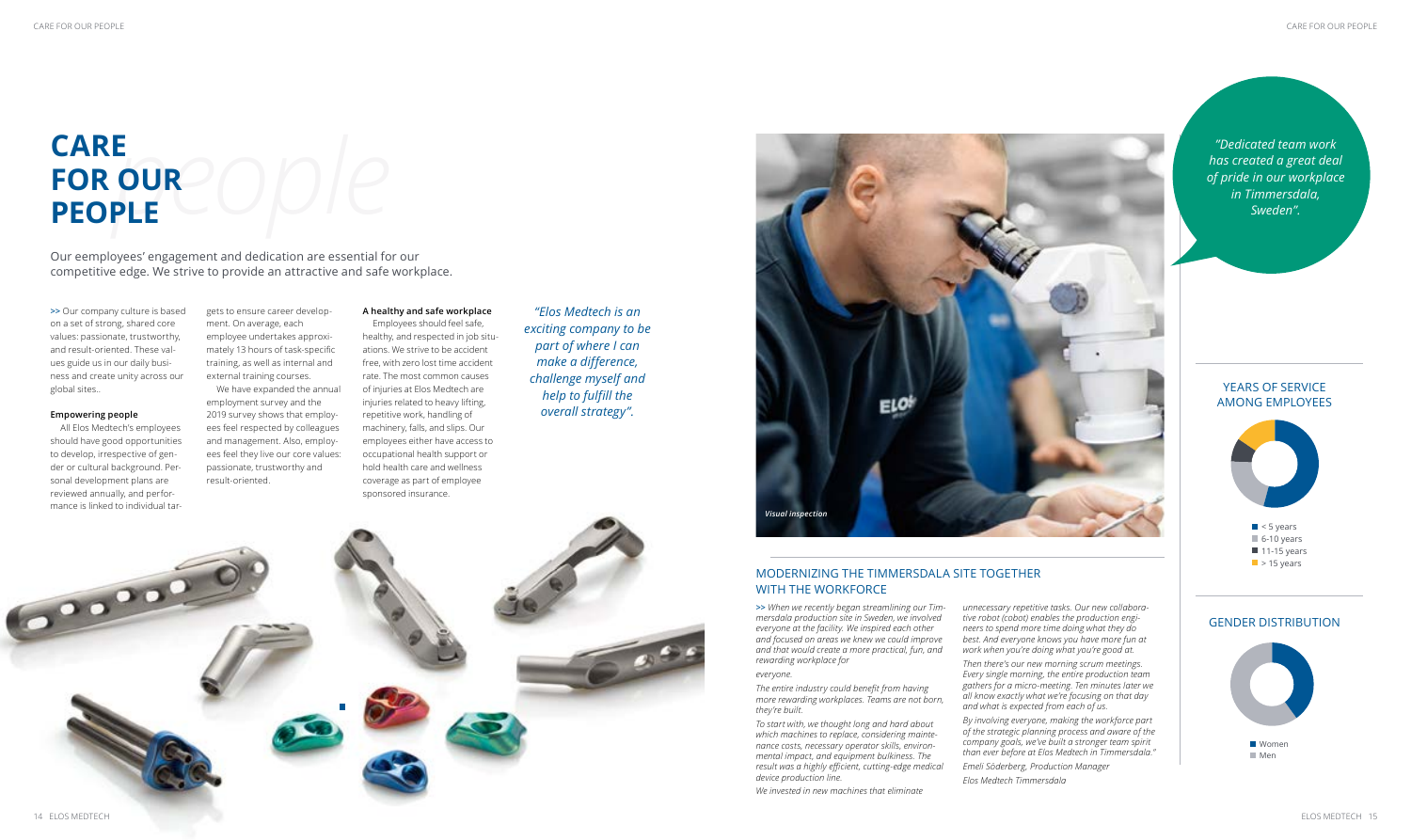Elos Medtech's responsibilities include ethics and compliance as well as environmental stewardship. Commitment to our responsibilities is a prerequisite for the success of our business.

**>>** Our production technologies include injection molding in poly mer and different types of metal machining such as grinding, turning, and milling. From a life cycle perspective, in most cases, our production has a very limited environmental impact. The ambi tion is to identify improvement areas and define targets.

### **Energy and Water Management**

Reducing the climate impact of the operations is a long-term commitment. We systematically collect data on consumption of energy to identify improvement areas. During 2019, we increased the share of renewable energy in the Memphis plant. Overall, renewable energy sources stand for more than 60 percent of the energy consumption, and our goal is to increase this ratio.

# *responsibilities* **CARE FOR OUR RESPONSIBILITIES**

All sites are connected to municipal wastewater treatment plants via the sewage system. A small portion of the process water is polluted with metal residuals and oil, and thus han dled as contaminated waste and

disposed of by certified waste service providers.

### **Waste Management**

We strive to minimize the pro duction waste as this impacts our financial results as well as our environmental impact, why this is an important sustainabil ity goal for us. Part of the waste is scrap, mainly derived from rejected units. All core raw mate rials, metals, and plastics are sorted for recycling. Other recy cled, non-hazardous waste is cardboard, paper, wood, and plastics. During 2019 we have significantly reduced our scrap rate.

We are always looking to improve internal solutions to recycle supporting production materials, such as oil and water. We have contracted certified service providers for appropriate disposal, incineration, landfill, and recycle handling services.

### **Greenhouse Gases**

The majority of Elos Medtech's greenhouse gas emissions is a consequence of energy con-

sumption and transportation of raw materials and finished prod ucts, as well as of travels of employees. We collect data on business travel and how our employees commute to work in order to identify more efficient and sustainable means/modes of transport. Greenhouse gas intensity is an aspect that we measure each year and end of 2019 we have succeeded to reduce this ratio.

### **Compliance**

Our employees undergo regu lar compliance training regarding medical devices and environ mental management. Employees are encouraged to report any suspected noncompliance in relation to Our Way, policies, and business ethics to their line man ager, their local management team, or our Ethics & Compliance Helpline team which is our secure and independent whistle blower function.

Our quality management sys tems comply with the standards and regulations for medical devices. All business centers are *>> OIn August 2019, Elos Medtech in Gørløse was visited by 17 teachers and other person nel from a school in Shenzhen, China. The school is considered the most renowned vocational school in China. During their study visits, they were informed about our apprenticeship and the responsi bility we have regarding the apprentices' edu cation. The apprenticeships are our way to offer hands-on training to young people in order to make them better prepared for pro fessional conditions.*

### VISIT FROM CHINESE VOCATIONAL SCHOOL

*53% water reduction in Tianjin site*

annually audited by our notified body for compliance with appli cable standards.

### **Community engagement**

We are increasing our commu nity engagement by apprentice ships and student fair participa tion. The objective is to raise interest for our industry and to incite students to apply for a job with us after graduation.

In Denmark, we have had apprenticeship programs for many years. During 2019, three vocational schools have entered partnership with Elos Medtech in Gørløse. This type of cooperation makes it easier for Elos Medtech to attract apprentices while simultaneously making the auto mation technology and precision engineering education much more interesting.

*>> In 2018, our team in Tianjin evalu ated the water consumption at our site in China. Wastewater back then was collected and handled as hazardous waste and had to be removed from the facility using an external carrier. The evaluation showed great potential with regards to minimizing our environmen tal impact, which would also have a positive effect on our financials. Second half 2018, we started the instal lation of the new equipment to recycle the water from production and in early 2019, we could utilize it with full effect. The results from our sustainable investment in Tianjin are impressive. During 2019, we have reduced water consump tion from production by over 50 percent by recycling the production waste water and we have saved 6 261 tons of water in one year.*

### SIGNIFICANT REDUCTION OF WASTEWATER

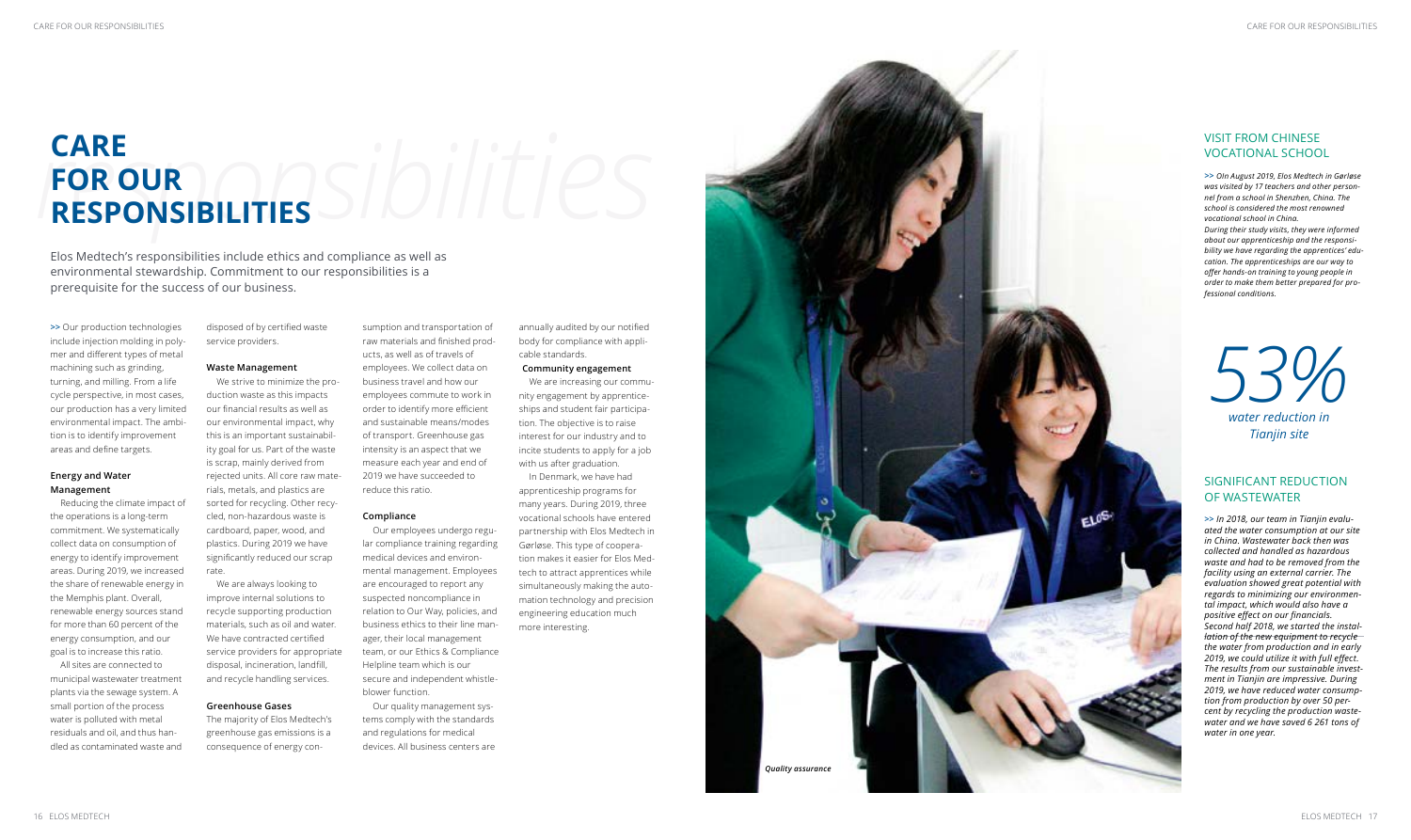### MA 1 Customer Satisfaction

- The survey and the overall partnership score show that our customers are very pleased with us and see us as a trusted business partner in reaching their goals
- Customers acknowledge our strong product quality and our expertise in design and technology
- New customers have an even more positive opinion of the collaboration with us, than older customers

# Care for Our Business

### MA 2 Product Performance & Excellence

| Own products                           |      |       |
|----------------------------------------|------|-------|
|                                        | 2019 | 2018  |
| % sales consisting of our own products | 9.9% | 10.2% |
|                                        |      |       |

### **Number of adverse events**

| œ | 1 2 |
|---|-----|
|   |     |

### **MA 3** Investments supporting sustainable solutions

### *MA = Material Aspect*

| Investment goal                          |      |      |
|------------------------------------------|------|------|
|                                          | 2019 | 2018 |
| % of investment budget allocated to sus- | 5%   | 5%   |
| tainability-related projects             |      |      |

### **Absence and illness 2019 2018** Total number of lost days of work due to injury 84.0 54.5 % absence rate 1.75 2.5

### MA 7 **Favorable labor practices & diversity**

| <b>Actual investments</b>            |      |      |
|--------------------------------------|------|------|
|                                      | 2019 | 2018 |
| % of actual investments allocated to | 54%  | 70%  |
| sustainability-related projects      |      |      |

|                                          | <b>2019</b> | 2018 |
|------------------------------------------|-------------|------|
| % of employee participation in compa-    |             |      |
| ny-wide roll outs                        | 80%         | 100% |
| % of employees who have recieved perfor- |             |      |
| mance reviews                            | 64%         | 72%  |
| Average hours of training per employee   | 13 O        | 132  |

### MA 6 Healthy and safe workplace

### **The most common causes of injuries**

| 2019                       | 2018                        |
|----------------------------|-----------------------------|
| Repetitive movements       | Handling of tools and       |
| Handling of tools and      | machinery                   |
| machinery                  | Repetitive movements Inhal- |
| Lifting of heavy machinery | ing chemicals               |
| Inhaling chemicals         | Falls and slips             |
|                            |                             |

|                                       | '2019 2018. |     |
|---------------------------------------|-------------|-----|
| % of Chinese management with domestic |             |     |
| background                            | 80%         | 80% |
|                                       |             |     |

| Years of service amongst employees |      |      |  |
|------------------------------------|------|------|--|
|                                    | 2019 | 2018 |  |
| <5 years                           | 285  | 315  |  |
| 6-10 years                         | 129  | 127  |  |
| 11-15 years                        | 43   | 49   |  |
| >15 years                          | 92   | 90   |  |

# Care for Our People

MA 4 Employment

| Average number of employees |      |      |  |
|-----------------------------|------|------|--|
|                             | 2019 | 2018 |  |
| <b>SWF</b>                  |      |      |  |
|                             | 137  | 136  |  |
| <b>DEN</b>                  | 167  | 172  |  |
| <b>USA</b>                  | 142  | 140  |  |
|                             |      |      |  |
| <b>CHN</b>                  | 120  | 126  |  |
|                             |      |      |  |
| <b>GROUP</b>                | 566  | 572  |  |

### **Gender distribution**

|                  | Women |      | Men  |      |
|------------------|-------|------|------|------|
|                  | 2019  | 2018 | 2019 | 2018 |
|                  |       |      |      |      |
| Board            | 33%   | 33%  | 67%  | 67%  |
| Executive        |       |      |      |      |
| Management       | 33%   | 33%  | 67%  | 67%  |
|                  |       |      |      |      |
| Local Management | 37%   | 33%  | 63%  | 67%  |
|                  |       |      |      |      |
| New hires        | 34%   | 36%  | 66%  | 64%  |
|                  |       |      |      |      |
| <b>GROUP</b>     | 38%   | 40%  | 62%  | 60%  |

### **Employee turnover**

|                                      | 2019  | 2018  |
|--------------------------------------|-------|-------|
| Number of employees hired during the |       |       |
| year                                 | 80    | 129   |
| Number of employees terminated dur-  |       |       |
| ing the year                         | 104   | 95    |
|                                      |       |       |
| Employee turnover rate               | 18.2% | 16.6% |

### MA 5 Empowering People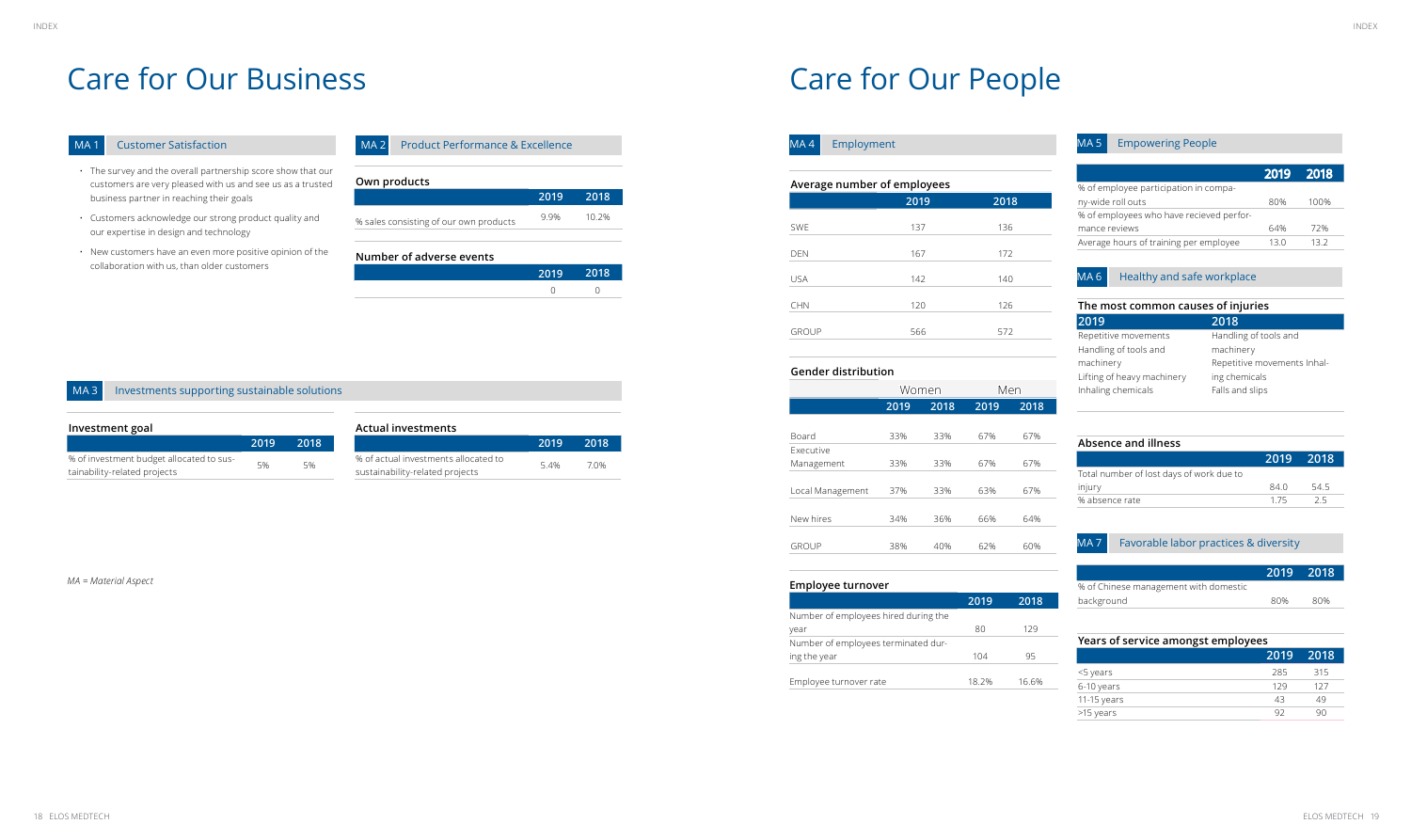**2019 2018** % of employees that have undergone compliance training 100% 100% Number of internal audits of business centers 19 18 Number of days with customer audits 20.0 19.5

To ensure we continue to build on our reputation of integrity we promote the Ethics & Compliance Helpline as a secure and independent resource for voicing concerns of wrongdoing or conduct inconsistency with our Code of Business Conduct and Ethics. We encourage employees to report any suspected violations or incompliance in relation to Our Way and business ethics

### MA 9 Environmental stewardship

### **Certifications**

| <b>Business</b><br>Centre   | <b>Certificates</b>                                        |
|-----------------------------|------------------------------------------------------------|
| Flos Medtech Pinol          | ISO 13485, ISO 13485 CMDCAS, ISO<br>9001, ISO 14001, MDSAP |
| Flos Medtech<br>Timmersdala | ISO 13485.ISO 14001                                        |
| Flos Medtech<br>Microplast  | ISO 13485, ISO 14001                                       |
| Elos Medtech Tianjin        | ISO 13485, ISO 14001                                       |
| Elos Medtech Onyx           | ISO 13485                                                  |

### MA 10 Energy and water stewardship

| Main activities for energy consumption |                      |  |  |
|----------------------------------------|----------------------|--|--|
| 2019                                   | 2018                 |  |  |
| Production equipment                   | Production equipment |  |  |
| Lighting                               | Lighting             |  |  |
| Ventilation                            | Ventilation          |  |  |
| Cooling                                | Cooling              |  |  |
| Heating                                | Heating              |  |  |
| Transport                              | Transport            |  |  |
| Computers & Servers                    | Computers & Servers  |  |  |

### **Energy**

| --                                    |        |        |
|---------------------------------------|--------|--------|
|                                       | 2019   | 2018   |
| % of energy consumption deriving from |        |        |
| renewable sources                     | 61%    | 60%    |
| Total energy consumption (GJ)         | 48.356 | 48.346 |
| Energy intensity (GJ/MSEK sales)      | 70     | 75     |
|                                       |        |        |

### **Water**

|                              | 2019 2018. |          |
|------------------------------|------------|----------|
| Total water consumption (m3) | 15 448     | - 24 087 |

### MA 11 Emission of greenhouse gases

| $2019 - 2018$ |      |
|---------------|------|
|               |      |
| 6 0 4 6       | 5808 |
|               |      |
| 88            |      |
|               |      |

| <b>MA12</b><br>Waste   |       |        |
|------------------------|-------|--------|
|                        |       |        |
|                        | 2019  | 2018   |
| Waste generated (tons) | 326   | $315*$ |
| Waste recycled (tons)  | 93    | 93     |
| % of waste recycled**  | 28.5% | 295%   |

*\* Adjusted for correct comparison between years*

# Care for Our Responsibilities

### MA 8 **Ethics & Compliance**